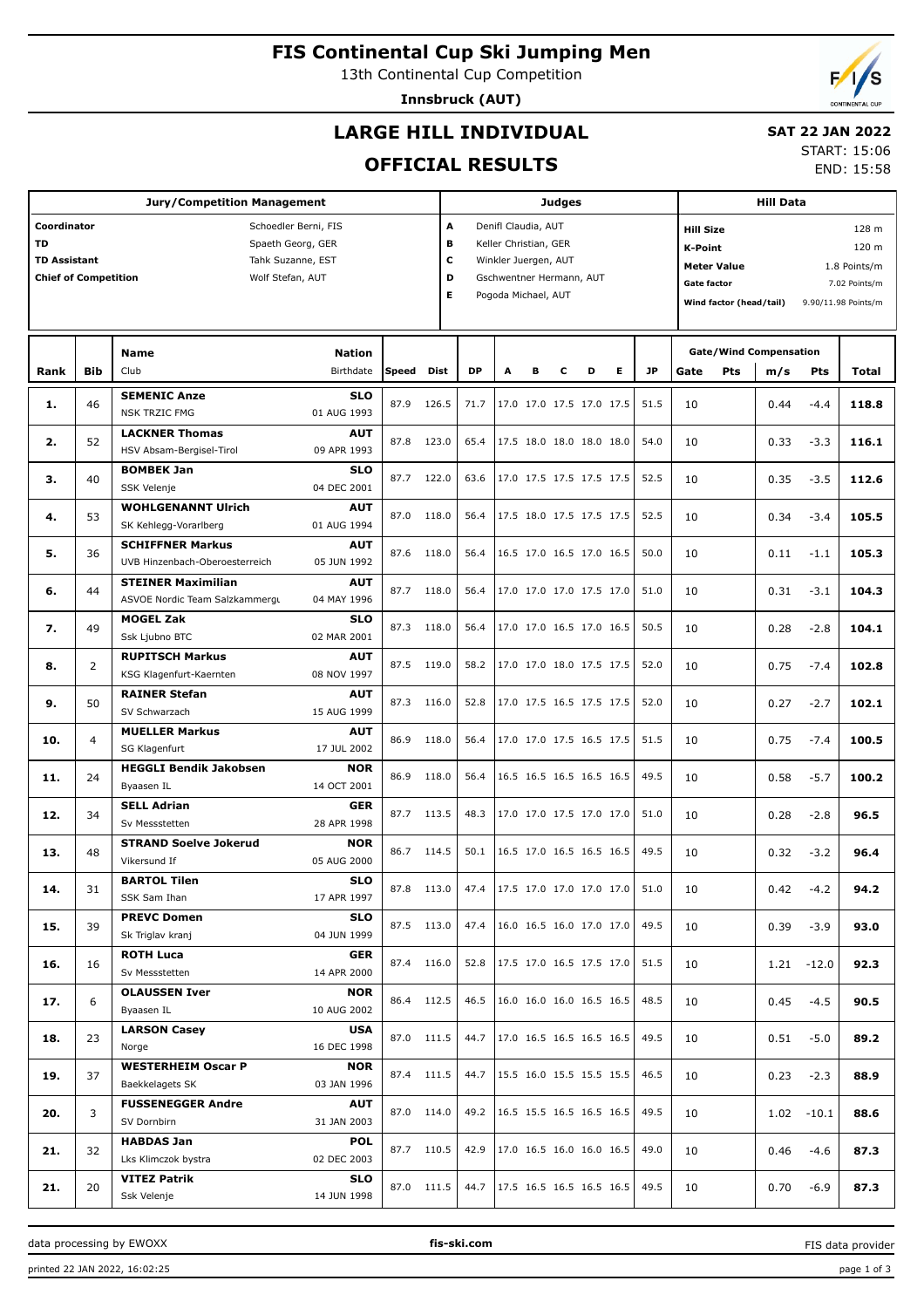# **FIS Continental Cup Ski Jumping Men**

13th Continental Cup Competition

**Innsbruck (AUT)**

# **LARGE HILL INDIVIDUAL**

#### **SAT 22 JAN 2022**

### **OFFICIAL RESULTS**

START: 15:06 END: 15:58

|      |                |                                    |                     |       |            |           |   |   |   |                          |                 | <b>Gate/Wind Compensation</b> |             |      |            |       |
|------|----------------|------------------------------------|---------------------|-------|------------|-----------|---|---|---|--------------------------|-----------------|-------------------------------|-------------|------|------------|-------|
|      | <b>Bib</b>     | <b>Name</b><br>Club                | Nation<br>Birthdate | Speed | Dist       | <b>DP</b> | A | в | c | D                        | E.<br><b>JP</b> |                               |             |      |            |       |
| Rank |                |                                    |                     |       |            |           |   |   |   |                          |                 |                               | Gate<br>Pts | m/s  | <b>Pts</b> | Total |
| 23.  | 41             | <b>BAER Moritz</b>                 | <b>GER</b>          | 86.9  | 108.5      | 39.3      |   |   |   | 16.5 15.5 15.5 16.5 16.5 |                 | 48.5                          | 10          | 0.20 | $-2.0$     | 85.8  |
|      |                | SF Gmund-Duernbach                 | 16 MAY 1997         |       |            |           |   |   |   |                          |                 |                               |             |      |            |       |
| 24.  | 47             | <b>ORTNER Maximilian</b>           | <b>AUT</b>          | 87.2  | 109.0      | 40.2      |   |   |   | 16.5 16.0 16.0 16.5 16.5 |                 | 49.0                          | 10          | 0.45 | $-4.5$     | 84.7  |
|      |                | SV Villach                         | 04 JUN 2002         |       |            |           |   |   |   |                          |                 |                               |             |      |            |       |
|      |                | <b>NIEDERBERGER Lean</b>           | SUI                 |       | 87.1 111.0 | 43.8      |   |   |   | 17.5 16.5 17.0 17.0 17.0 |                 | 51.0                          |             |      |            |       |
| 25.  | 17             | Bannalp-Wolfenschiessen            | 08 JAN 2003         |       |            |           |   |   |   |                          |                 |                               | 10          | 1.17 | $-11.6$    | 83.2  |
|      |                | <b>HOFFMANN Felix</b>              | GER                 | 86.9  |            |           |   |   |   |                          |                 |                               |             |      |            |       |
| 26.  | 45             | SWV Goldlauter                     | 14 OCT 1997         |       | 107.5      | 37.5      |   |   |   | 16.5 16.5 16.5 16.5 16.5 |                 | 49.5                          | 10          | 0.40 | $-4.0$     | 83.0  |
|      |                | <b>MAERKL Kilian</b>               | <b>GER</b>          |       |            |           |   |   |   |                          |                 |                               |             |      |            |       |
| 27.  | 43             | Sc Partenkirchen                   | 10 APR 2000         |       | 87.2 108.0 | 38.4      |   |   |   | 15.0 15.5 14.5 15.5 15.0 |                 | 45.5                          | 10          | 0.16 | $-1.6$     | 82.3  |
|      |                | <b>SUNDAL Kristoffer Eriksen</b>   | <b>NOR</b>          |       |            |           |   |   |   |                          |                 |                               |             |      |            |       |
| 28.  | 18             | <b>IL Koll</b>                     | 07 FEB 2001         | 85.8  | 111.0      | 43.8      |   |   |   | 16.0 16.0 16.0 16.0 16.0 |                 | 48.0                          | 10          | 0.97 | $-9.6$     | 82.2  |
|      |                | <b>RESINGER Peter</b>              | <b>AUT</b>          |       |            |           |   |   |   |                          |                 |                               |             |      |            |       |
| 29.  | $\mathbf{1}$   | SV Schwarzach                      | 28 JUN 2000         |       | 87.2 111.5 | 44.7      |   |   |   | 16.0 15.5 15.5 16.0 16.0 |                 | 47.5                          | 10          | 1.04 | $-10.3$    | 81.9  |
|      |                | <b>MERILAEINEN Eetu</b>            | FIN                 |       |            |           |   |   |   |                          |                 |                               |             |      |            |       |
| 30.  | 14             | Jyvaeskylae Ski club               | 19 APR 1997         | 87.3  | 109.0      | 40.2      |   |   |   | 16.0 16.0 15.0 15.0 15.5 |                 | 46.5                          | 10          | 0.62 | $-6.1$     | 80.6  |
|      |                | <b>MEDWED Elias</b>                | <b>AUT</b>          |       |            |           |   |   |   |                          |                 |                               |             |      |            |       |
| 31.  | 42             | Sv Innsbruck bergisel              | 12 JAN 2002         | 87.1  | 105.0      | 33.0      |   |   |   | 16.5 16.0 16.0 16.0 16.0 |                 | 48.0                          | 10          | 0.12 | $-1.2$     | 79.8  |
|      |                | <b>HAAS Claudio</b>                | <b>GER</b>          |       |            |           |   |   |   |                          |                 |                               |             |      |            |       |
| 32.  | 28             | Sc Schonach                        | 13 MAR 2001         | 86.7  | 107.0      | 36.6      |   |   |   | 15.5 15.0 15.5 15.5 15.5 |                 | 46.5                          | 10          | 0.47 | $-4.7$     | 78.4  |
|      |                | <b>GASIENICA Patrick</b>           | <b>USA</b>          |       |            |           |   |   |   |                          |                 |                               |             |      |            |       |
| 33.  | 30             | Norge Ski Club                     | 28 NOV 1998         | 87.1  | 105.0      | 33.0      |   |   |   | 16.5 16.0 16.0 16.0 16.0 |                 | 48.0                          | 10          | 0.28 | $-2.8$     | 78.2  |
|      |                | <b>CAMPREGHER Andrea</b>           | ITA                 |       |            |           |   |   |   |                          |                 |                               |             |      |            |       |
| 34.  | 15             | BACHMANN SPORT COLLEGE S.S.D       | 20 JUN 2001         | 87.3  | 108.5      | 39.3      |   |   |   | 16.5 16.5 16.0 16.0 16.0 |                 | 48.5                          | 10          | 1.02 | $-10.1$    | 77.7  |
|      |                | <b>HAARE Anders</b>                | <b>NOR</b>          |       |            |           |   |   |   |                          |                 |                               |             |      |            |       |
| 35.  | 51             | Vikersund IF                       | 07 DEC 1999         | 86.3  | 104.0      | 31.2      |   |   |   | 16.5 16.0 16.0 16.0 16.5 |                 | 48.5                          | 10          | 0.25 | $-2.5$     | 77.2  |
|      |                | <b>JUROSZEK Kacper</b>             | <b>POL</b>          |       |            |           |   |   |   |                          |                 |                               |             |      |            |       |
| 36.  | 25             | Wss Wisla                          | 05 JUN 2001         | 86.6  | 105.0      | 33.0      |   |   |   | 15.5 15.0 15.5 15.0 15.5 |                 | 46.0                          | 10          | 0.50 | $-5.0$     | 74.0  |
|      |                | <b>JOJKO Szymon</b>                | <b>POL</b>          |       |            |           |   |   |   |                          |                 |                               |             |      |            |       |
| 37.  | 22             | Wss Wisla                          | 24 JUL 2001         | 87.1  | 101.0      | 25.8      |   |   |   | 16.0 16.0 16.0 16.0 16.0 |                 | 48.0                          | 10          | 0.55 | $-5.4$     | 68.4  |
|      |                | <b>SCHULER Andreas</b>             | SUI                 |       |            |           |   |   |   |                          |                 |                               |             |      |            |       |
| 38.  | 35             | Einsiedeln                         | 30 DEC 1995         | 86.7  | 98.0       | 20.4      |   |   |   | 16.5 15.0 16.0 16.0 16.0 |                 | 48.0                          | 10          | 0.19 | $-1.9$     | 66.5  |
|      |                | <b>MILESI Enzo</b>                 | <b>FRA</b>          |       |            |           |   |   |   |                          |                 |                               |             |      |            |       |
| 39.  | 8              | S.C nanceen                        | 08 MAR 2003         | 86.6  | 100.0      | 24.0      |   |   |   | 16.5 16.0 16.0 16.0 16.0 |                 | 48.0                          | 10          | 0.70 | $-6.9$     | 65.1  |
|      |                | <b>FOUBERT Valentin</b>            | <b>FRA</b>          |       |            |           |   |   |   |                          |                 |                               |             |      |            |       |
| 40.  | 10             | C.S courchevel                     | 17 AUG 2002         | 86.5  | 98.5       | 21.3      |   |   |   | 16.0 16.0 16.0 16.0 16.0 |                 | 48.0                          | 10          | 0.43 | $-4.3$     | 65.0  |
|      |                | <b>BELSHAW Erik</b>                | USA                 |       |            |           |   |   |   |                          |                 |                               |             |      |            |       |
| 41.  | 33             | Steamboat Springs winter sports cl | 23 AUG 2004         | 86.7  | 99.5       | 23.1      |   |   |   | 15.5 15.5 15.0 15.0 15.5 |                 | 46.0                          | 10          | 0.48 | $-4.8$     | 64.3  |
|      |                | <b>POHJOLA Arttu</b>               | FIN                 |       |            |           |   |   |   |                          |                 |                               |             |      |            |       |
| 42.  | 29             | Lahden Hiihtoseura                 | 07 JUN 2001         | 86.8  | 98.0       | 20.4      |   |   |   | 16.0 15.5 15.0 15.5 15.0 |                 | 46.0                          | 10          | 0.26 | $-2.6$     | 63.8  |
|      |                | <b>KRZAK Jaroslaw</b>              | POL                 |       |            |           |   |   |   |                          |                 |                               |             |      |            |       |
| 43.  | 27             | PKS Olimpijczyk                    | 01 AUG 2000         | 86.4  | 99.0       | 22.2      |   |   |   | 15.5 15.0 15.0 15.5 15.0 |                 | 45.5                          | 10          | 0.61 | $-6.0$     | 61.7  |
|      |                | <b>ZAPOTOCZNY Szymon</b>           | POL                 |       |            |           |   |   |   |                          |                 |                               |             |      |            |       |
| 44.  | 21             | Ks Evenement zakopane              | 06 MAY 2003         | 86.9  | 98.0       | 20.4      |   |   |   | 15.5 15.0 15.5 15.0 15.0 |                 | 45.5                          | 10          | 0.68 | $-6.7$     | 59.2  |
|      |                | <b>JOJKO Arkadiusz</b>             | POL                 |       |            |           |   |   |   |                          |                 |                               |             |      |            |       |
| 45.  | $\overline{7}$ | Wss Wisla                          | 30 AUG 2002         | 86.6  | 95.5       | 15.9      |   |   |   | 16.5 15.5 16.0 15.5 15.5 |                 | 47.0                          | 10          | 0.44 | $-4.4$     | 58.5  |
|      |                | <b>ALTER Markkus</b>               | EST                 |       |            |           |   |   |   |                          |                 |                               |             |      |            |       |
| 46.  | 11             | Pohjakotkas Sport society          | 27 JUN 2002         | 86.8  | 94.5       | 14.1      |   |   |   | 16.5 15.5 15.5 15.5 15.5 |                 | 46.5                          | 10          | 0.39 | $-3.9$     | 56.7  |
|      |                | <b>WASSER Yanick</b>               | SUI                 |       |            |           |   |   |   |                          |                 |                               |             |      |            |       |
| 47.  | 5              | Einsiedeln                         | 27 MAY 2004         | 86.3  | 92.0       | 9.6       |   |   |   | 16.0 15.5 15.0 15.0 15.0 |                 | 45.5                          | 10          | 0.55 | $-5.4$     | 49.7  |
|      |                | <b>KORCHUK Anton</b>               | UKR                 |       |            |           |   |   |   |                          |                 |                               |             |      |            |       |
| 48.  | 26             | COP of Winter Sports               | 04 AUG 2004         | 85.9  | 86.0       | $-1.2$    |   |   |   | 16.0 14.5 14.5 14.5 14.5 |                 | 43.5                          | 10          | 0.69 | $-6.8$     | 35.5  |

data processing by EWOXX **fis-ski.com**

FIS data provider